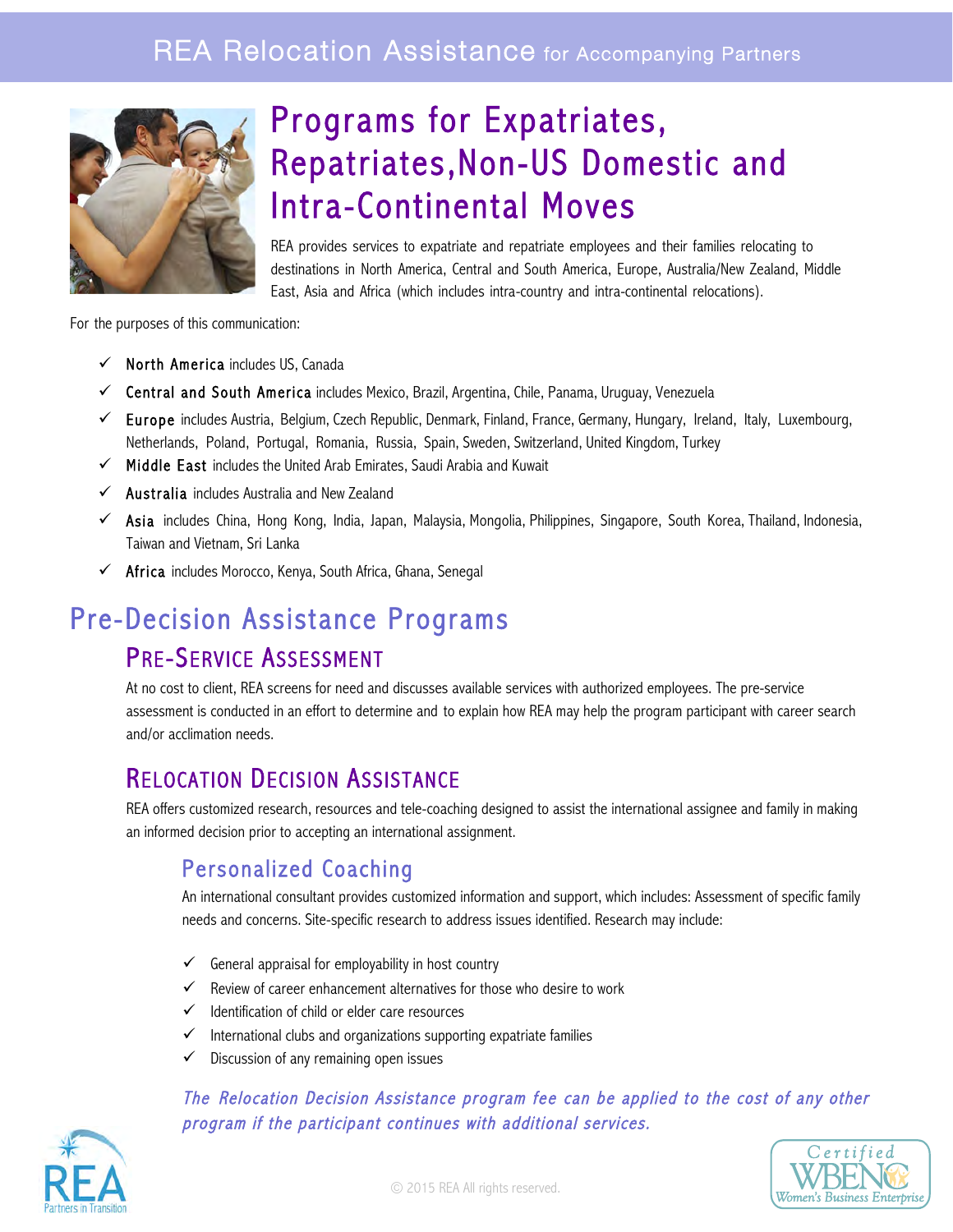# Career and Transition Programs for Expatriates

#### TOTAL TRANSITION PROGRAM – Partner Career and Transition Assistance

For couples that are making an international move, REA offers customized coaching, research and resources designed to help the accompanying partner acclimate to the host country/area, identify activities to promote entry into the new culture and explore various options for making the most of their time on assignment. For those interested in evaluating employment or career enhancement alternatives (for partners who may not be able to work due to visa restrictions), REA can provide practical guidance and coaching on job searching in the local market or pursuing education, training, volunteer opportunities or other career development pursuits. Services are delivered via telecoaching, with up to 2 hours of face-to-face transition assistance coaching where feasible.



## TOTAL TRANSITION STAR PROGRAM – Face-to-Face Partner Career and Transition Assistance

For the accompanying partner moving internationally, REA offers a full service and comprehensive program that combines face-to-face services and proactive tele-coaching, country-specific resources and targeted transition and career assistance. After a thorough needs assessment, REA creates a personalized action plan designed to provide the coaching, resources and on-going support necessary to meet the partner's specific objectives in assimilating into the new host country/culture and exploring a meaningful pursuit to make the most of their expatriate experience.

For those interested in evaluating employment or career enhancement alternatives (for partners who may not be able to work due to visa restrictions), REA provides practical guidance and coaching on job searching in the local market or pursuing education, training, volunteer opportunities or other career development pursuits. Once objectives are met, REA continues to provide support to ensure a smooth transition into the partner's new pursuit, and a successful assimilation to the new environment. This program is available wherever REA has on-the-ground coaches. Locations may vary.

### INTRA-COUNTRY CAREER PROGRAM - Career Continuation Program /

#### Re-Employment for Accompanying Partners

For the job-seeking accompanying partner relocating in-country, this program offers a combination of Tele-coaching, local market research and technology tools that assist the spouse/partner in conducting an effective job search and in building a network in the new location. Services include up to 3 months of customized coaching on topics such as:

- $\checkmark$  Assessing skills, interests, experience and exploring alternative career options
- $\checkmark$  Assisting with CV's, cover letters and application forms
- $\checkmark$  Providing targeted market research and assistance in identifying job leads/contacts
- $\checkmark$  Exploring self-employment opportunities
- $\checkmark$  Interviewing practice and appropriate networking (including social media)
- $\checkmark$  Evaluating job contracts/ business opportunities

This program also includes a market research package targeted to the spouse/partner's objectives.